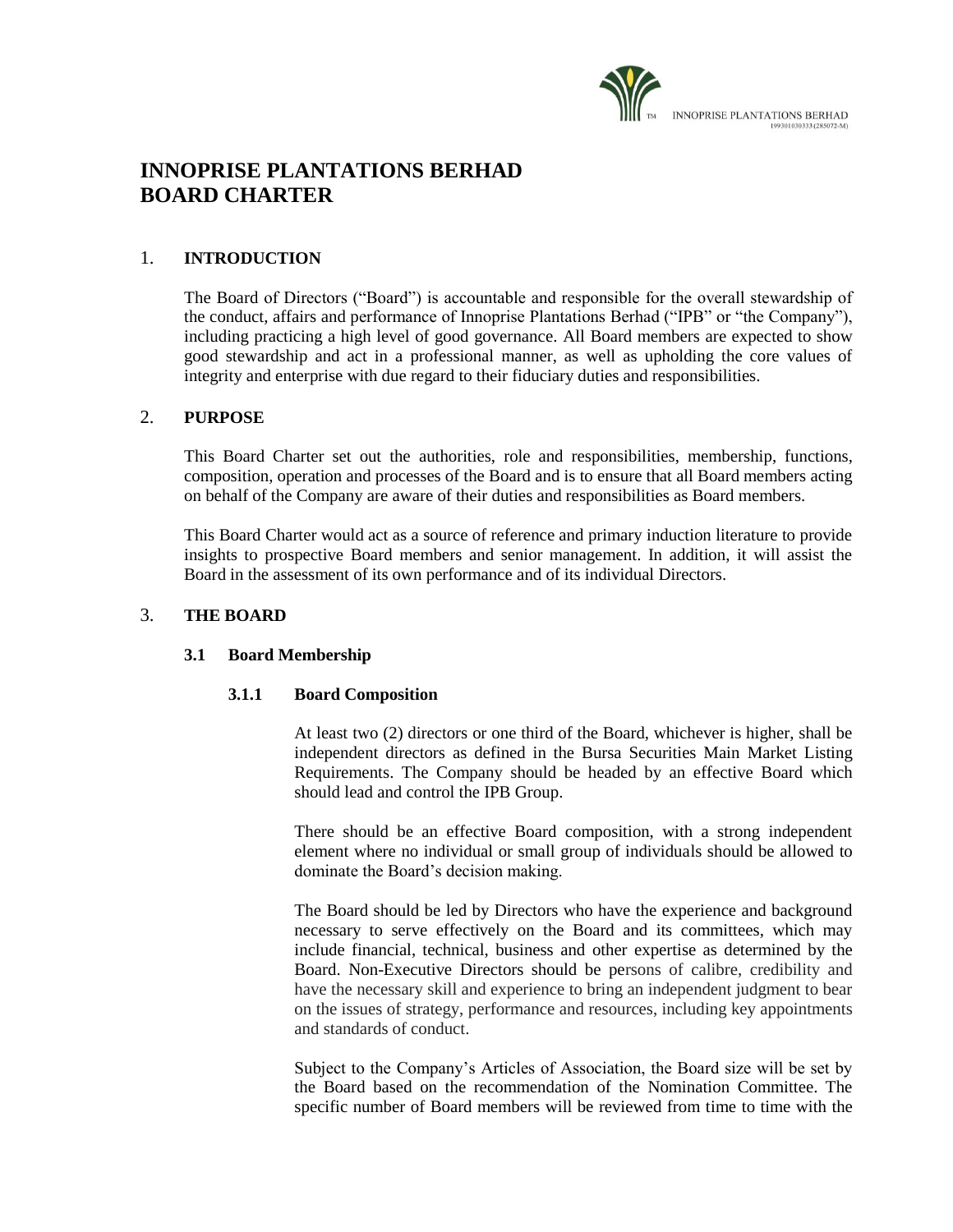

objective of maintaining the right mix of skills, experience, expertise and independence.

## **3.1.2 Appointment and Re-election**

The appointment of a new Director is a matter for consideration and decision by full Board, upon the recommendation from the Nomination Committee. In making these recommendations, the Nomination Committee will not be guided solely by gender but rather the professionalism, integrity, expertise and experience of the candidate.

The new Director is required to commit sufficient time to attend to the Company's meetings/matters before accepting his/her appointment to the Board.

In accordance with the Company's Articles of Association, all Directors shall retire from office once at least in each three (3) years, but shall be eligible for reelection. An election of Directors shall take place each year.

Directors over seventy (70) years of age are required to submit themselves for reappointment annually in accordance with Section 129(6) of the Companies Act, 1965.

## **3.1.3 Independent Directors**

The assessment criteria for independence shall not limit to the length of service of an independent director. Particular emphasis is placed on the role of independent directors to facilitate independent and objective decision making in the Company, free from undue influence and bias.

Annual assessment of the independent directors will be undertaken in accordance with prescribed criteria.

## **3.1.4 New Directorship**

All Board members shall notify the Chairman of the Board before accepting any new directorship and to indicate the time expected to be spent on the new appointment.

#### **3.2 Board Responsibilities**

The main duties and responsibilities of the Board comprise the followings:-

- Setting the objectives, goals and strategic plan for the Company with a view to maximizing shareholder value;
- Adopting and monitoring progress of the Company's strategy, budgets, plans and policies;
- Overseeing the conduct of the Company's business to evaluate whether the business is being properly managed;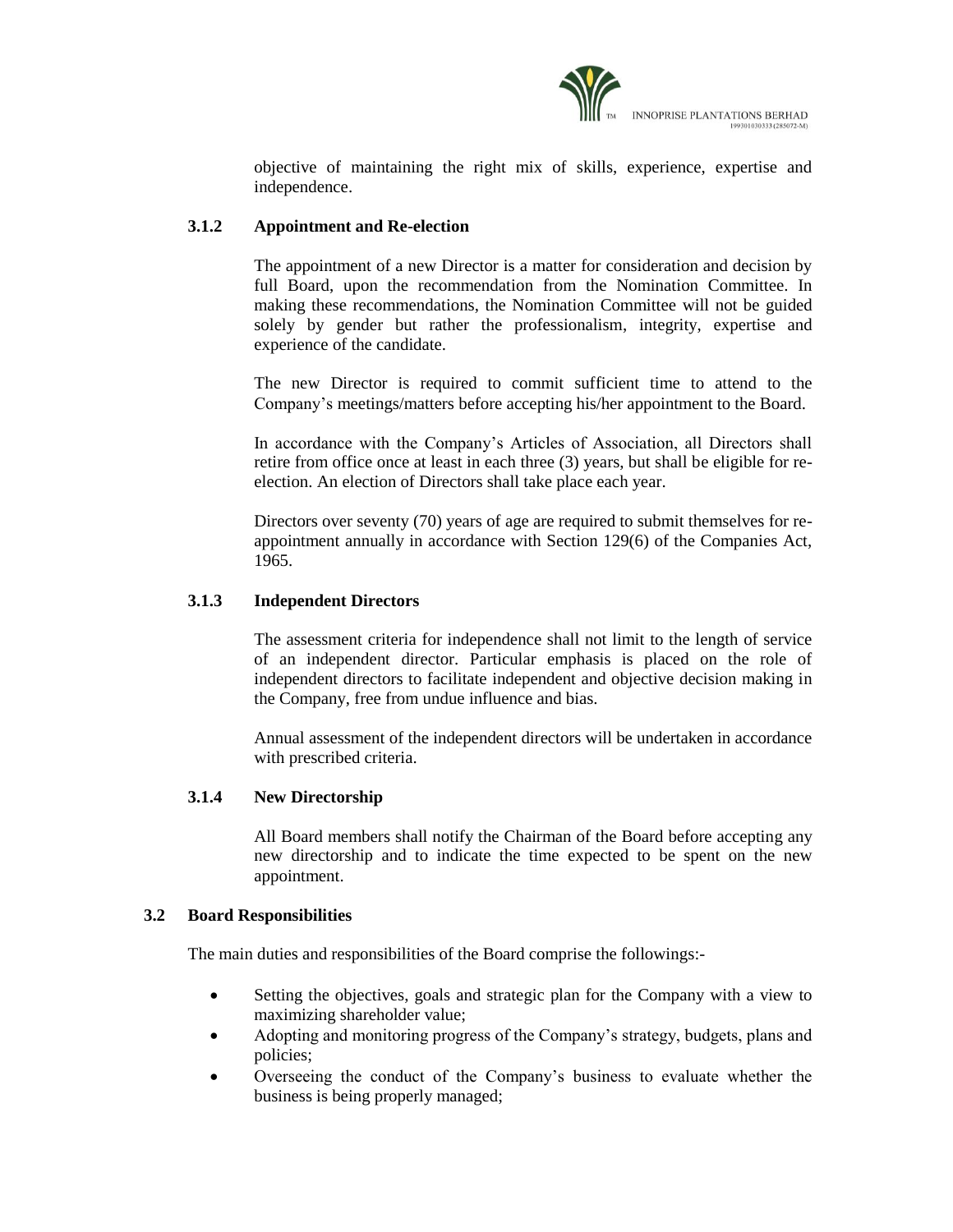

- To consider and approve reserved matters covering corporate policies, material investment and acquisition/disposal of assets;
- Identifying principal risks and ensure implementation of appropriate systems to manage these risks;
- Succession planning, including appointing, training, fixing the compensation of and where appropriate, replacing senior management;
- Developing and implementing an investor relations programme or shareholder communications policy for the Company;
- Reviewing the adequacy and the integrity of the Company's internal control systems and management information systems, including systems for compliance with applicable laws, regulations, rules, directives and guidelines; and
- Reviewing the term of office and performance of the Audit Committee and each of its members at least once in every three (3) years to determine whether the Audit Committee members have carried out their duties in accordance with their terms of reference.

## **3.2.1 Roles of Chairman and Group Managing Director**

The roles of the Chairman and Managing Director are separately and clearly defined and the positions are individually held by two (2) persons to ensure a balance of power and authority.

The role of Chairman is to oversee the orderly conduct and effectiveness of the Board by ensuring a cohesive working relationship between members of the Board.

The Managing Director has overall responsibility for the day-to-day management of the business and is responsible for the Group strategies, organizational effectiveness, implementation of Board policies and decisions.

## **3.2.2 Role of Executive Directors**

Executive Directors are, as employees, involved in the day-to-day management of the Company. They are responsible for making and implementing operational and corporate decisions as well as developing, coordinating and implementing business and corporate strategies.

## **3.2.3 Role of Non-Executive Directors**

Non-Executive Directors play key supporting roles, contributing knowledge and experience towards the formulation of policies and in decision-making process. They could provide the relevant checks and balances, focusing on shareholders' and other stakeholders' interests and ensuring that high standards of corporate governance are applied.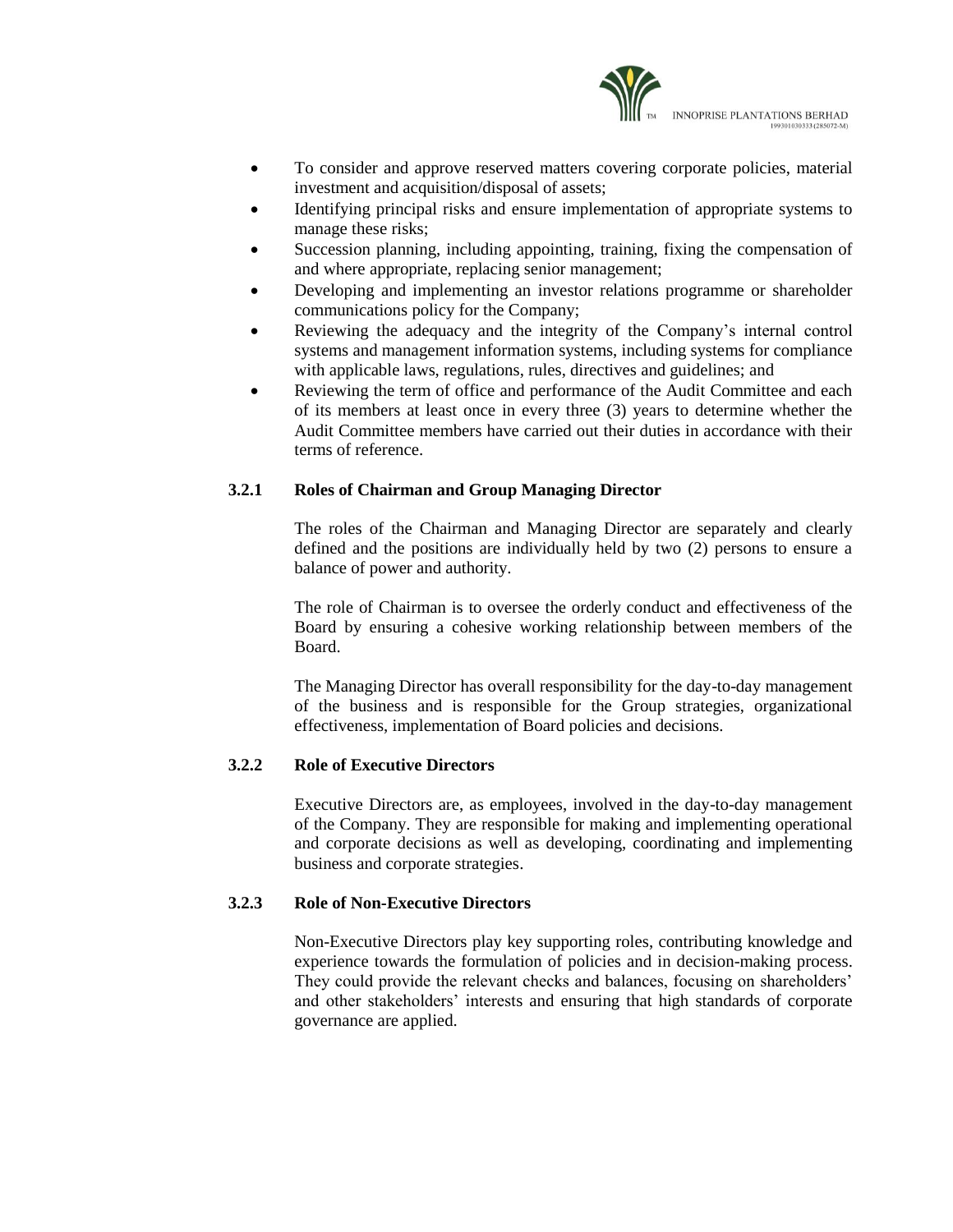

## **3.2.4 Role of Senior Independent Non-Executive Director**

The responsibilities of the Senior Independent Non-Executive Director shall include the following:

- Ensure all Independent Directors have an opportunity to provide input on the agenda, and advise the Chairman on the quality, quantity and timeliness of the information submitted by management that is necessary or appropriate for the Independent Directors to perform their duties effectively;
- Consult the Chairman regarding Board meeting schedules to ensure the Independent Directors can perform their duties responsibly and with sufficient time for discussion of all agenda items;
- Serve as the principal conduit between the Independent Directors and the Chairman on sensitive issues, for example issues that arise from 'whistleblowing'; and
- Serve as a designated contact for consultation and direct communication with shareholders on areas that cannot be resolved through the normal channels of contact with the Chairman or Managing Director.

### **3.3 Board Meetings**

The Board meets regularly at least four (4) times a year with due notice of issues to be discussed and records its deliberations and conclusions in discharging its duties and responsibilities. Additional meetings will be convened as and when required. In the intervals between Board meetings, for exceptional matters requiring urgent Board decision, Board approvals are sought via circular resolutions, which are supported with sufficient information required to make an informed decision.

#### **3.4 Board Committees**

The Board delegates some of its function to the Committees of the Board which operate within clearly defined terms of reference with a view to assist in the fulfillment of its responsibilities.

Chairman of the various Committees report to the Board with a recommendation on all matters considered at its meeting. Minutes of each Committee meeting are also circulated to the Board.

The Board Committees established at IPB are as follows:-

- Audit Committee
- Nomination Committee
- Remuneration Committee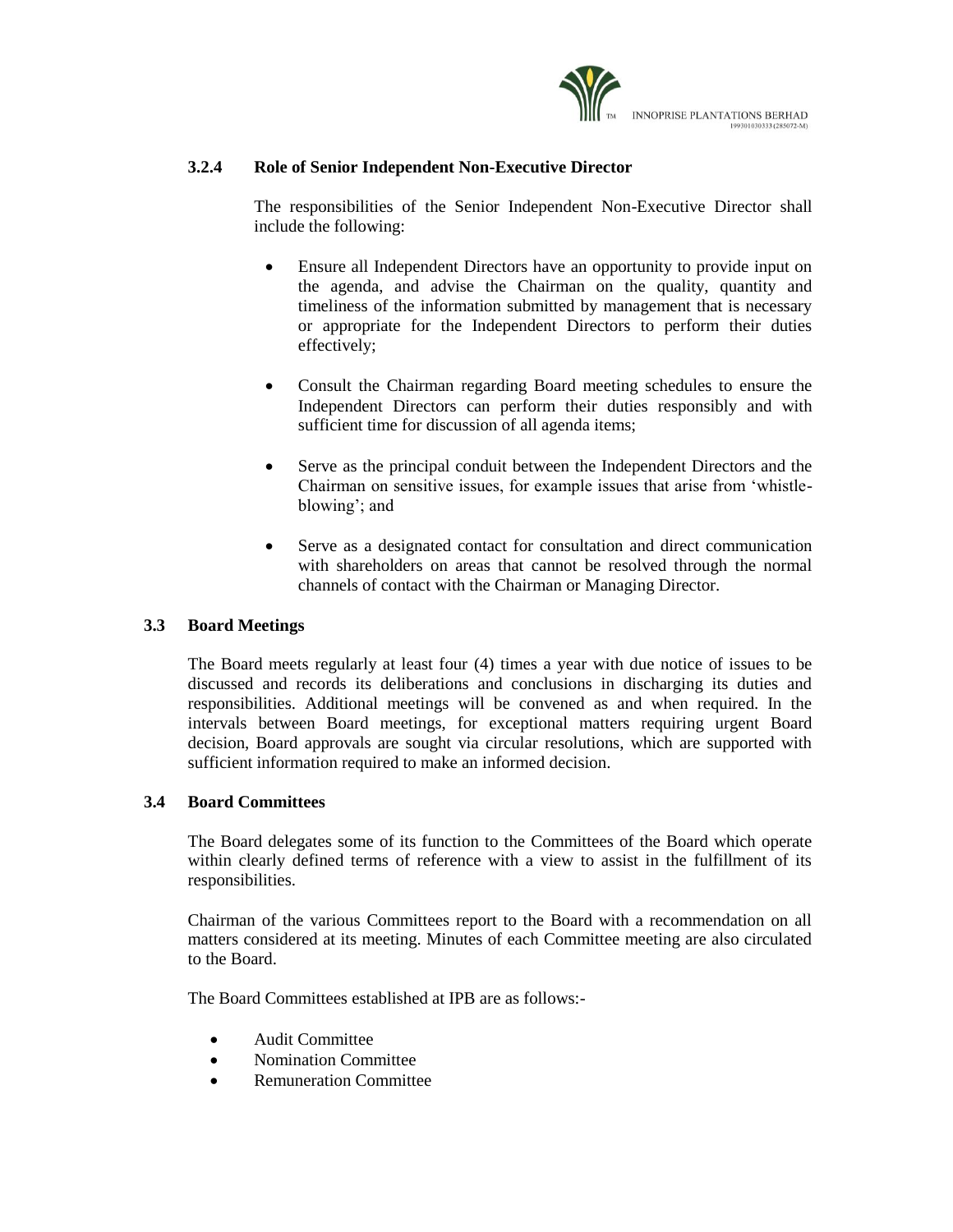

The respective Committees' term of reference are set out in Appendices A, B and C.

## 4. **FORMAL SCHEDULE OF MATTERS RESERVED FOR BOARD'S DELIBERATION**

A formal schedule of matters would typically include, amongst others, the following:

- (i) Appointment of directors and committee members;
- (ii) Acquisitions and disposals of 20% or more in equity interest in another company where the value of transaction is more than RM1,000,000;
- (iii) Subscription of additional shares in associated and subsidiary companies;
- (iv) Acquisition of assets of non-operating nature and not in the ordinary course of business in excess of RM1 million per item or transaction – eg. Real estates, quoted investment;
- (v) Ratification of appointment and dismissal of senior staff General Manager and above;
- (vi) Business plan;
- (vii) Risk management issues and resolution;
- (viii) Budget, approval and monitoring against actual performance, including variance reporting;
- (ix) Corporate exercises ie acquisitions, mergers, divestments and takeovers;
- (x) Regulatory changes that impact upon the Company's business;
- (xi) Corporate disclosures and announcements;
- (xii) Material litigation matters;
- (xiii) Any proposal to enter into any joint venture and any proposal to enter into any new business ventures;
- (xiv) Appointment or change of the Company's statutory and independent auditors;
- (xv) The recommendation or declaration of dividends or any changes or proposed change in the dividend policy of the Company or distribution of profits by way of dividends or reserve or otherwise;
- (xvi) Any incurring of borrowings, indebtedness and other liabilities and the giving of any guarantee, debenture or indemnity by the Company; and
- (viii) Any mortgage, charge, pledge or encumbrance over or of any assets of the Company.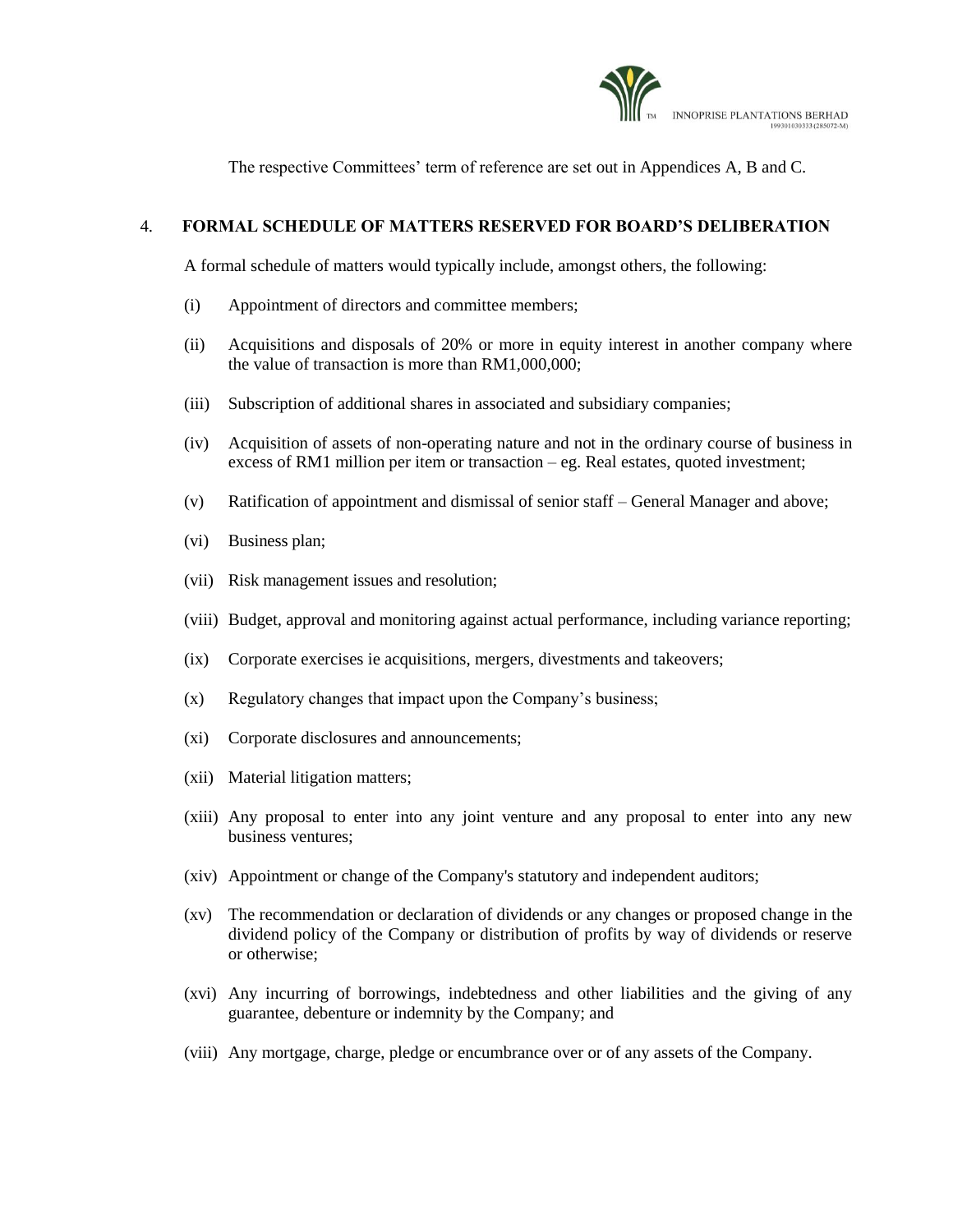

### 5. **ACCESS TO INFORMATION AND INDEPENDENT ADVICE**

Directors shall have access to all information within the Company whether as a full Board or in their individual capacity, to the extent that the information required is pertinent to the discharge of their duties as Directors.

The Board has also put into place a procedure for Directors, whether as a full Board or in their individual capacity, to take independent professional advice at the Company's expense, if necessary.

All Directors have access to the advice and services of the Company Secretaries in carrying out their duties.

#### 6. **DIRECTORS' ETHICS**

The Board continues to adhere to the Code of Ethics for Company Directors issued by the Companies Commission of Malaysia ("Code of Ethics") as set out in Appendix D.

The Board is ultimately responsible for the implementation of this Code of Ethics. The Board has delegated to the Nomination Committee the responsibility to administer this Code of Ethics. Directors who learn of or suspect that a violation of the Code of Ethics has occurred or is likely to occur must immediately report the violation to the Chairman of the Nomination Committee, or to any other member of the Nomination Committee, except in the case of issues regarding the Company's financial statements, financial reporting, accounting, auditing matters or internal accounting controls of which it should be reported to the Chairman of the Audit Committee. If a Director is unsure whether a violation should be reported to the Nomination or the Audit Committee, he or she is encouraged to report to both Committees. Directors who report violations or suspected violations in good faith will not be subject to retaliation of any kind. Reported violations will be treated confidentially to the extent possible.

Alleged violations of the Code of Ethics shall be investigated by the Nomination Committee and may result in discipline and other action at the discretion of the Board upon recommendation of the Nomination Committee, including, where appropriate, removal from the Board. The Board is ultimately responsible for the investigation and resolution of all issues that may arise under this Code of Ethics.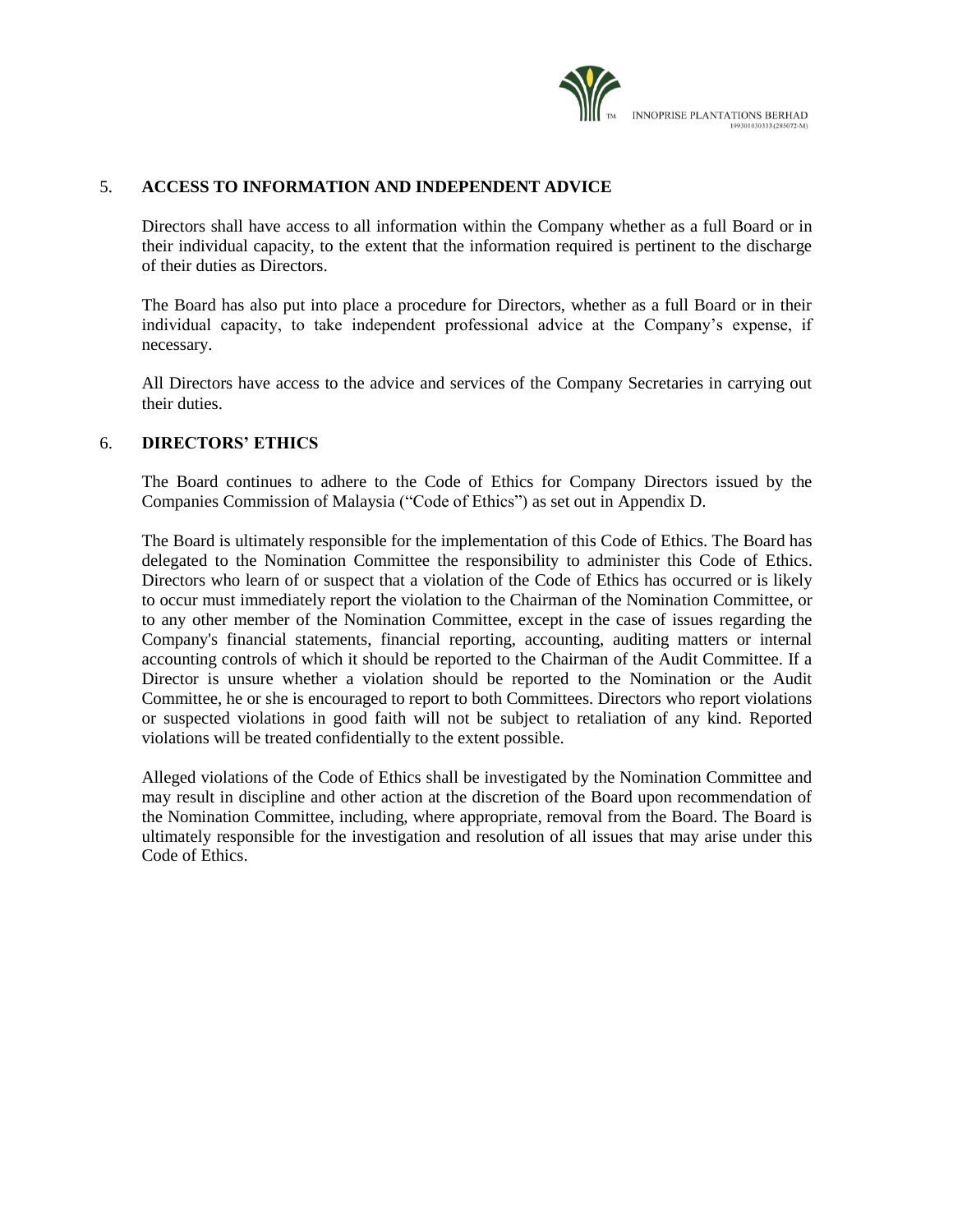

# **APPENDIX A**

# **Audit Committee**

## **Terms of Reference**

## 1. **Membership**

- The Committee shall be appointed by the Board. The majority of the Committee must be Independent Directors of the Company and must be composed of at least three (3) members. All members of the Committee should be Non-Executive Directors.
- The Chairman of the Committee shall be appointed by the Board whom must be an Independent Director. The Chairman (or in his or her absence, a member designated by the Chairman) shall preside at each meeting of the Committee.
- No alternate director is allowed to be appointed as a member of the Audit Committee.
- A former key audit partner must observe a cooling**-**off period of at least two (2) years before being appointed as a member of the Audit Committee**.**
- All members of the Audit Committee should be financially literate and at least one (1) member of the Audit Committee:-
	- (i) must be a member of the Malaysian Institute of Accountants; or
	- (ii) if he is not a member of the Malaysian Institute of Accountants, he must have at least three (3) years' working experience and:-
		- (a) he must have passed the examinations specified in Part I of the  $1<sup>st</sup>$  Schedule of the Accountants Act 1967; or
		- (b) he must be a member of one of the associations of accountants specified in Part II of the 1st Schedule of the Accountants Act 1967; or
	- (iii) fulfills such other requirements as prescribed or approved by Bursa Securities.

## 2. **Authority**

- The Audit Committee shall, in accordance with a procedure to be determined by the Board of Directors and at the cost of the Company:-
	- (a) have explicit authority to investigate any matter within its terms of reference;
	- (b) have the resources which are required to perform its duties;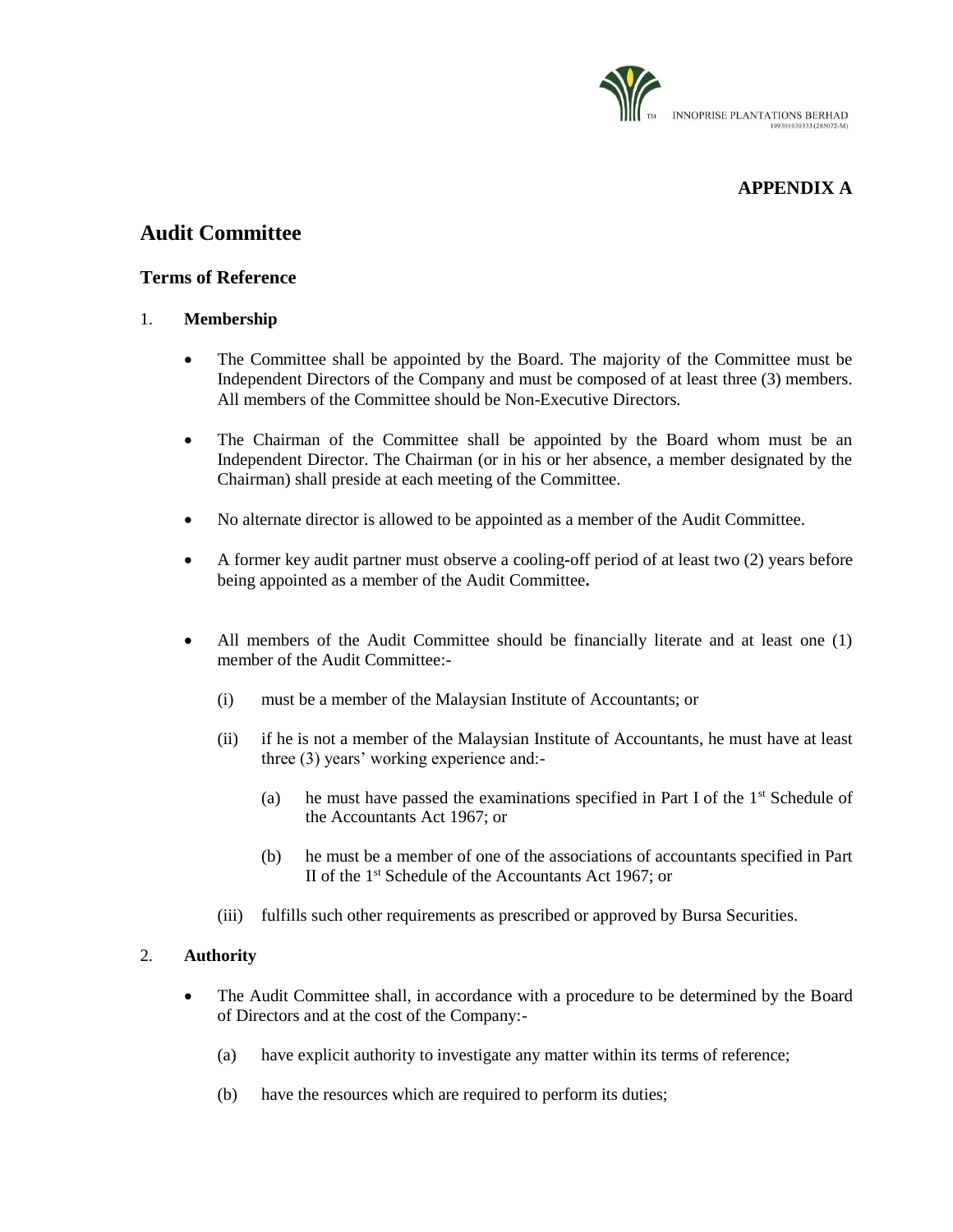

- (c) have full and unrestricted access to any information pertaining to the Company;
- (d) have direct communication channels with the external auditors and person(s) carrying out the internal audit function or activity (if any);
- (e) be able to obtain independent professional or other advice and to invite outsiders with relevant experience to attend, if necessary; and
- (f) be able to convene meetings with the external auditors, the internal auditors or both, excluding the attendance of the other Directors and employees of the Company, whenever deemed necessary.
- The Chairman of the Audit Committee shall engage on a continuous basis with senior management and the external auditors in order to be kept informed of matters affecting the Company and its Group.

#### 3. **Duties**

The Audit Committee shall discharge the following duties and report the same to the Board of Directors of the Company:-

- to review with the external auditors, their audit plan;
- to review with the external auditors, their evaluation of the system of internal controls;
- to review with the external auditors, their audit report;
- to review and assess the suitability and independence of external auditors and to review the external auditors' performance on an annual basis based on the following four (4) key areas after completion of the year-end audit:
	- i) quality of service;
	- ii) sufficiency of resources;
	- iii) communication with management; and
	- iv) independence, objectivity and professionalism

The Audit Committee may request the Managing Director and/or Executive Director to join the assessment.

- to review the adequacy of the Audit Committee's policies and procedures for the provision of non-audit services by the Group's auditors;
- to obtain a written confirmation from the external auditors on an annual basis or at any time as the Audit Committee may request, confirming that they are, and have been, independent throughout the conduct of the audit engagement in accordance with the terms of all relevant professional and regulatory requirements.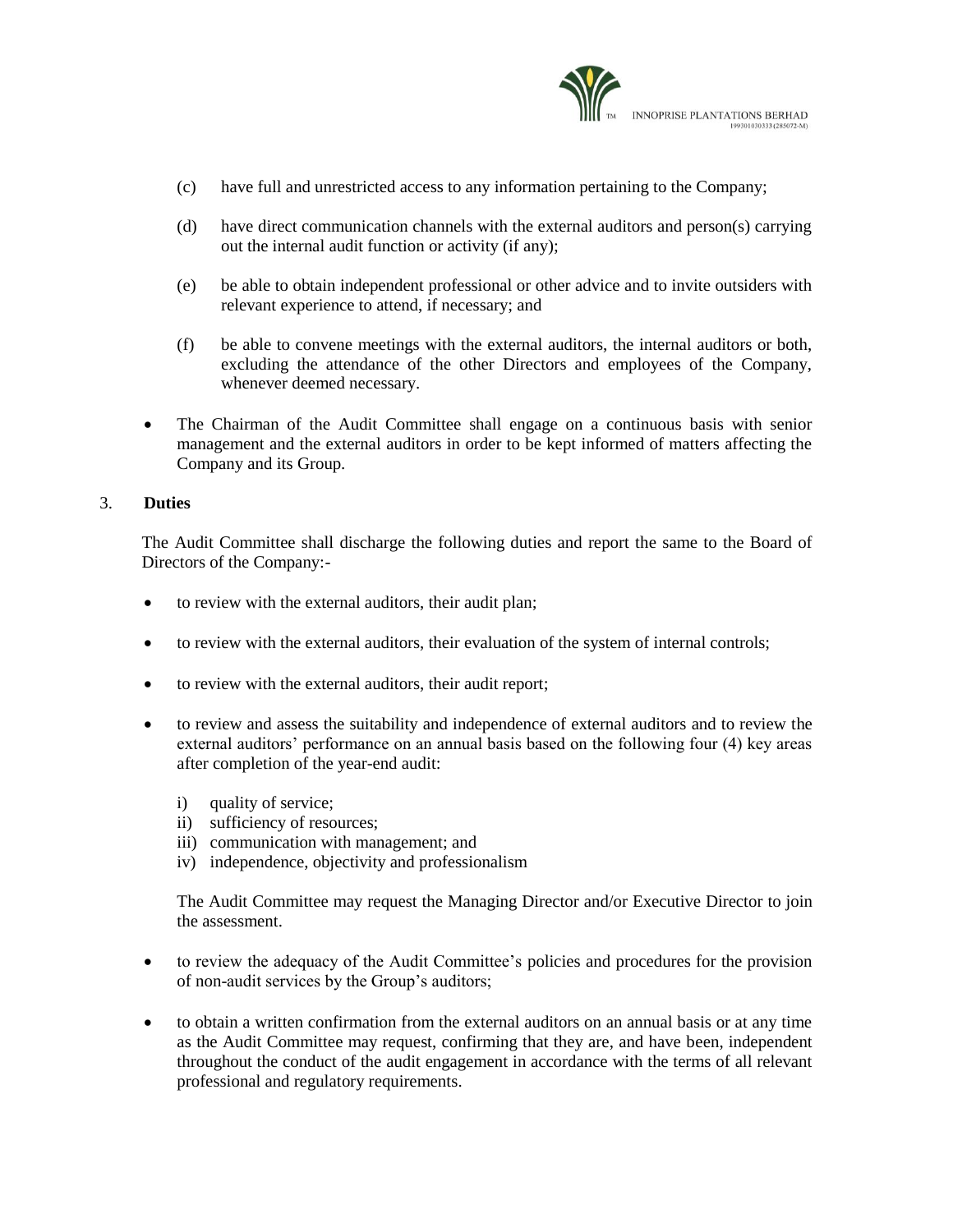

- to discuss with the external auditors before the audit commences, the nature and scope of the audit and ensure co-ordination where more than one audit firm is involved;
- to review the assistance given by the employees of the Company to the external auditors;
- to review the adequacy of the scope, functions, competency and resources of the internal audit functions and that it has the necessary authority to carry out its work;
- to review the internal audit programme, processes, the results of the internal audit programme, processes or investigation undertaken and whether or not appropriate action is taken on the recommendations of the internal audit function;
- to review any appraisal or assessment of the performance of members of the internal audit function;
- to review any appointment or termination of senior staff members of the internal audit function;
- to take cognizance of resignation of internal audit staff members and provide the resigning staff member an opportunity to submit his reasons for resigning;
- to review any major findings of internal investigations and management's response;
- to review the quarterly results and year end financial statements, prior to the approval by the Board of Directors, focusing particularly on:-
	- (i) any changes in or implementation of major accounting policy and practices;
	- (ii) major judgemental areas;
	- (iii) significant adjustments resulting from the audit;
	- (iv) the going concern assumption;
	- (v) significant and unusual events; and
	- (vi) compliance with accounting standards and other legal requirements.
- to discuss problems and reservations arising from the interim and final audits and any matter the auditor may wish to discuss (in the absence of management, where necessary);
- to review the external auditor's management letter and management's response;
- to review any related party transaction and conflict of interest situation that may arise within the Company or Group including any transaction, procedure or course of conduct that raises questions of management integrity;
- to consider the audit fee of the external auditors;
- to consider the appointment of the external auditors and any letter of resignation from the external auditors of the Company and to deal with any questions of resignation or dismissal;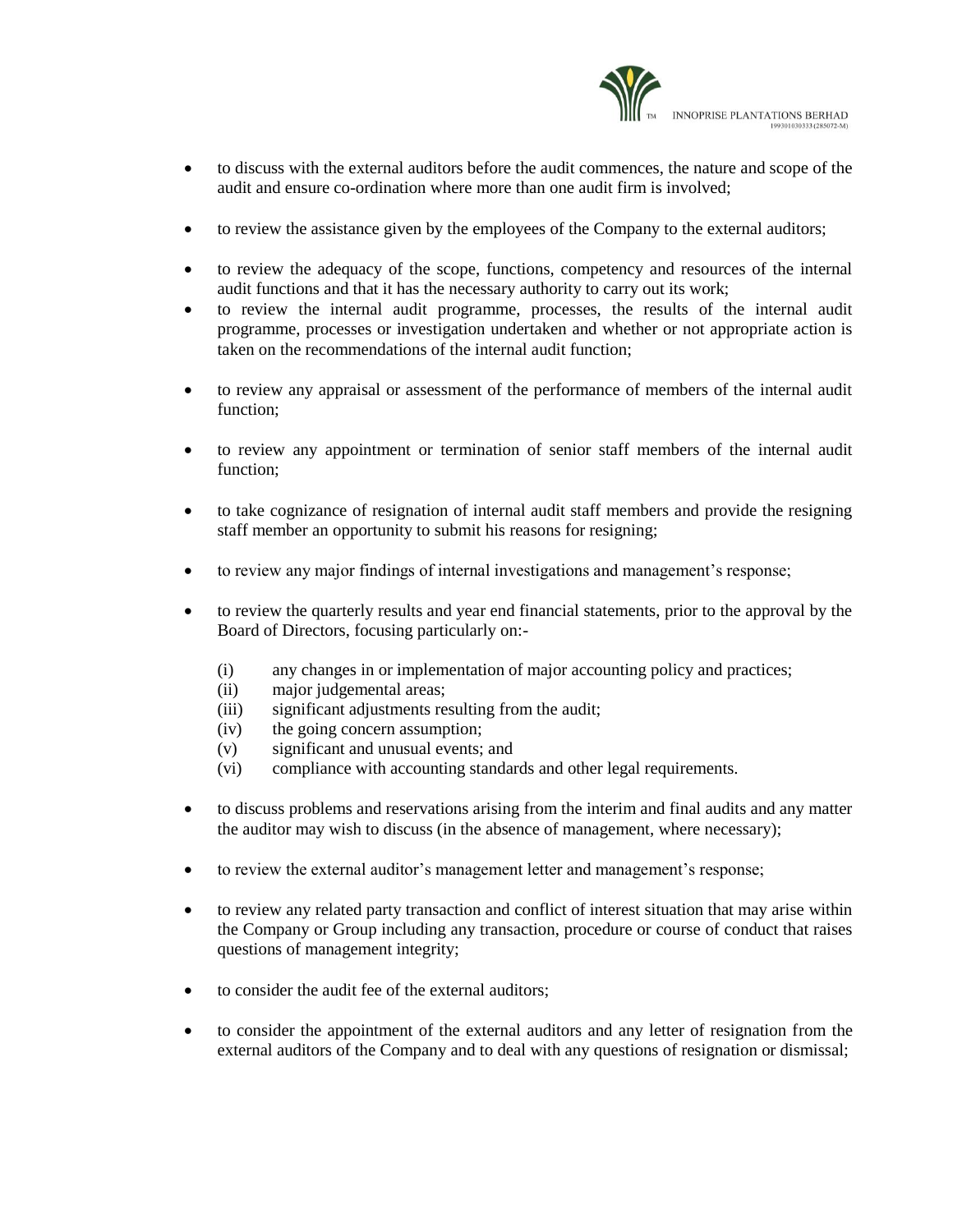

- to review whether there is reason (supported by grounds) to believe that the Company's external auditor is not suitable for re-appointment;
- to recommend the nomination of a person or persons as external auditors;
- to promptly report to Bursa Securities if a matter reported by the Audit Committee to the Board of Directors of the Company has not been satisfactorily resolved resulting in a breach of the Bursa Securities Main Market Listing Requirements; and
- to consider other topics, as defined by the Board.

#### 4. **Notice of meeting**

- The Audit Committee should meet regularly, with due notice of issues to be discussed and should record its conclusions in discharging its duties and responsibilities.
- At least seven (7) days' notice in writing is required for convening the meeting which shall be held at any place as may be determined by the Audit Committee.

#### 5. **Votes of members**

 Questions arising at the Committee meeting shall be decided by a simple majority of votes. Where two (2) members of the Audit Committee form a quorum, the Chairman of a meeting at which only such a quorum is present, or at which only two (2) members are competent to vote in the question at issue, shall not have a casting vote.

#### 6. **Attendance at meetings**

- The finance director, the head of internal audit and a representative of the external auditors should normally attend meetings. Other Board members and employees may attend meetings upon the invitation of the Audit Committee, specific to the relevant meeting. However, the Committee should meet with the external auditors without executive Board members present at least twice a year.
- A quorum shall be two (2) members and the majority of members present must be Independent Directors.
- The Company Secretaries shall be the Secretaries of the Committee, responsible for drawing up the agenda with the concurrence of the Chairman and circulating it, supported by explanatory documentation to the Committee members prior to each meeting.

## 7. **Frequency of meetings**

 Meetings shall be held not less than four (4) times a year. The external auditors may request a meeting if they consider that one is necessary. In the intervals between Audit Committee meetings, for exceptional matters requiring urgent Audit Committee decision, approvals are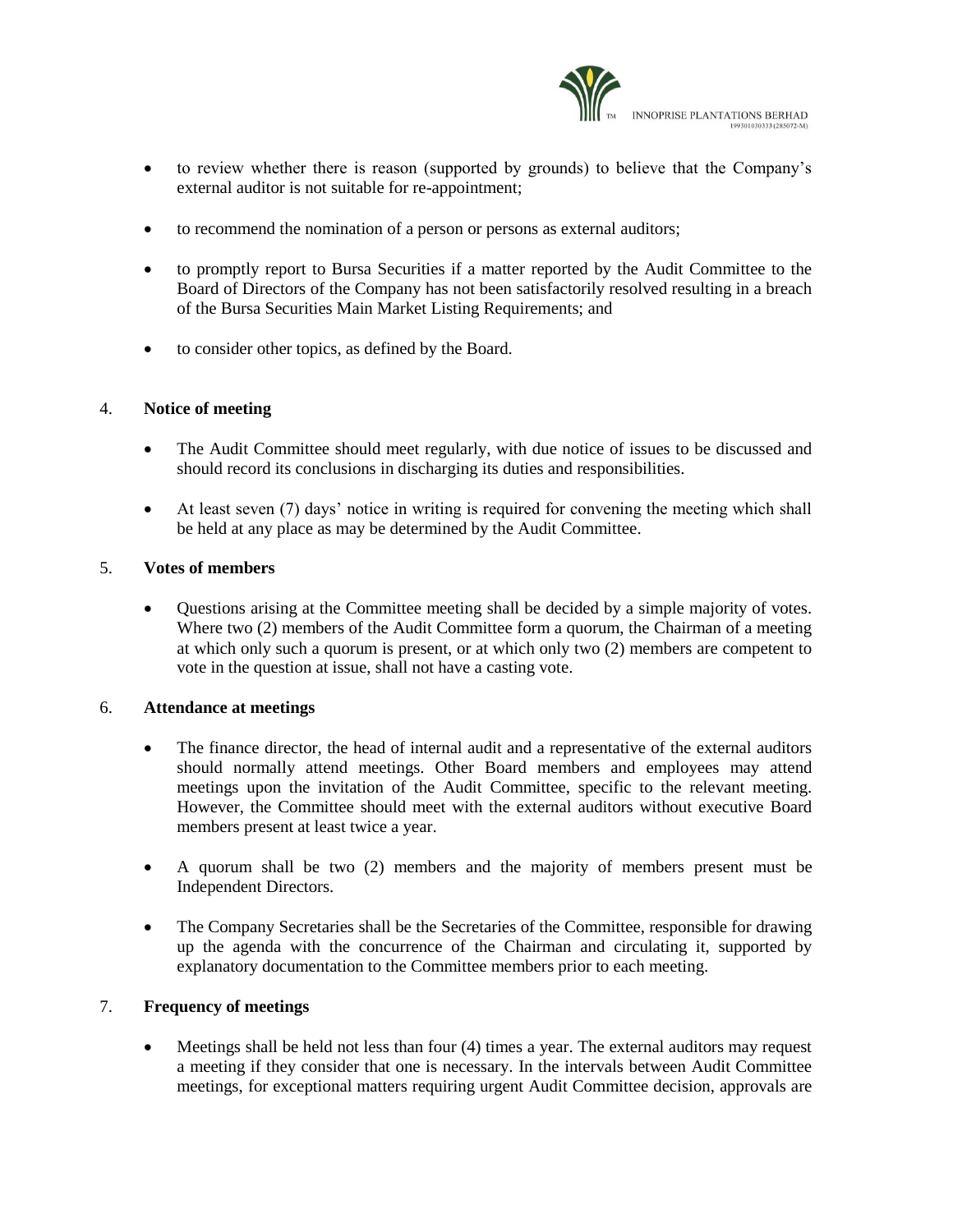

sought via circular resolutions signed by all members, which are supported with sufficient information required to make an informed decision.

#### 8. **Reporting procedures**

 The Company Secretaries shall be responsible for keeping the minutes of meeting of the Committee, circulating the minutes of meetings of the Committee to all members of the Board and follow up on any outstanding matters.

## **APPENDIX B**

# **Nomination Committee**

## **Terms of Reference**

The Board has delegated to the Nomination Committee the responsibility for proposing new nominees to the Board, recommending Directors to fill the seats on Board Committees and for assessing Directors, Board and Board Committees on an ongoing basis.

The Nomination Committee should make comprehensive and independent assessment of the candidate without any influence from the major controlling shareholders, Managing Director or Executive Directors.

#### 1. **Composition**

The Nomination Committee established by the Board should consist of at least two (2) members, all being Non-Executive Directors and a majority of whom are independent.

The members of the Committee, including the Chairman shall be appointed by the Board. Composition of the Committee may be reshuffled by the Board as and when required.

## 2. **Duties**

- recommend to the Board, candidates for all directorships to be filled by the shareholders or the Board. In making its recommendations, the Nomination Committee will not guided solely by gender but rather the candidates' skills, knowledge, expertise and experience, professionalism, integrity and in the case of candidates for the position of Independent Non-Executive Directors, the Nomination Committee will also evaluate the candidates' ability to discharge such responsibilities/functions as expected from Independent Non-Executive Directors.
- consider, in making its recommendations, candidates for directorships proposed by the Managing Director and, within the bounds of practicability, by any other senior executive or any Director or shareholder;
- recommend to the Board, Directors to fill the seats on Board Committees;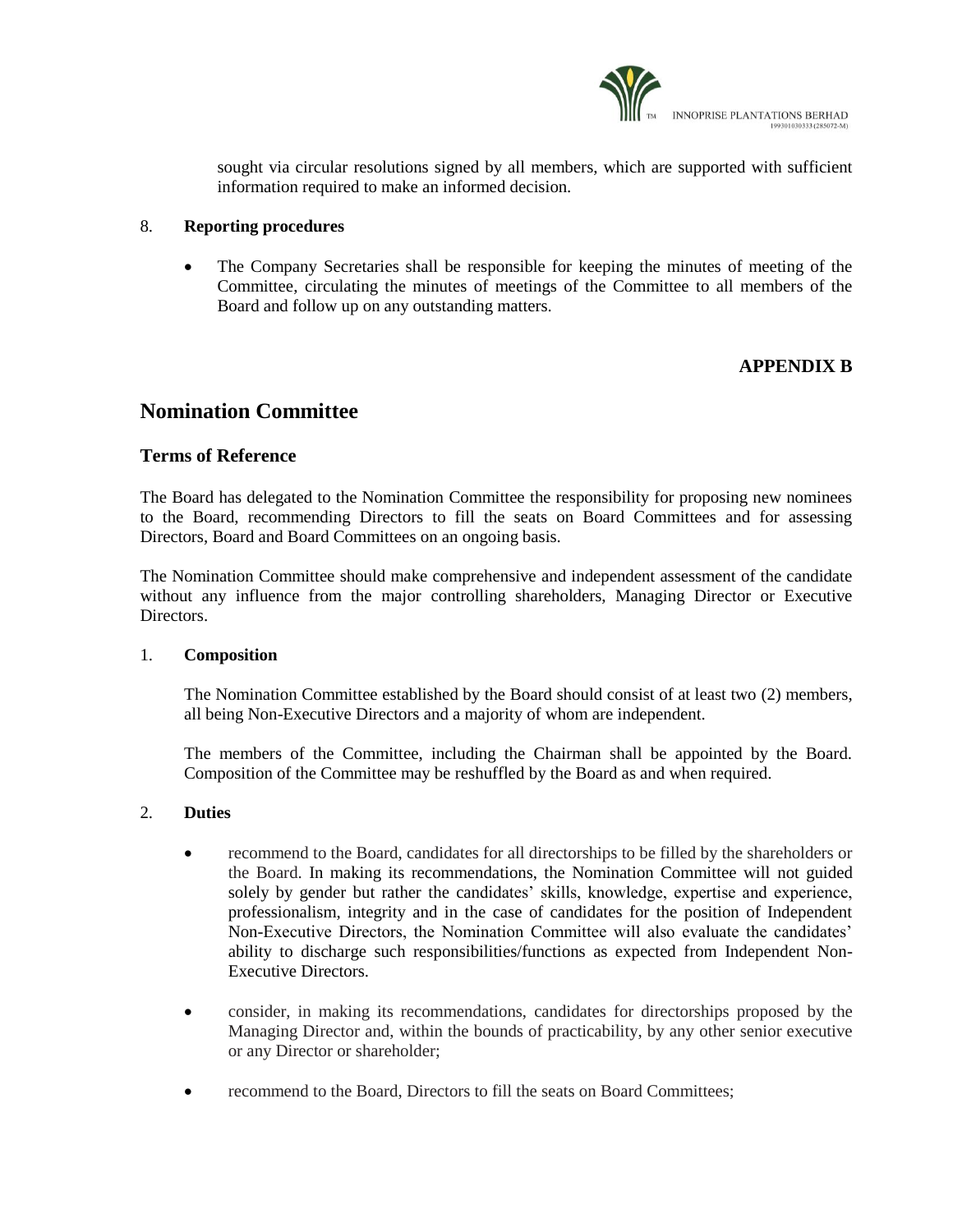

- assist the Board in an annual review of the required mix of skills and experience and other qualities, including core competencies which Non-Executive Directors should bring to the Board and this should be disclosed in the annual report;
- annually assess the effectiveness of the Board as a whole, the Board Committees and the contribution of each individual Director, including Independent Non-Executive Directors and Managing Director;
- assess the desirable balance in Board membership, considering the structure and development of excessive number of directorships;
- assess desirable number of Independent Directors;
- consider the possible representation of interest groups;
- conduct periodic discussion with the Board on succession planning for the Board Chairman, Managing Director and other members of senior management and to identify potential successor candidates for these roles based on the recommendations from the Chairman and Managing Director along with a review of any development plans recommended for such individuals; and
- such other responsibilities as may be delegated by the Board from time to time.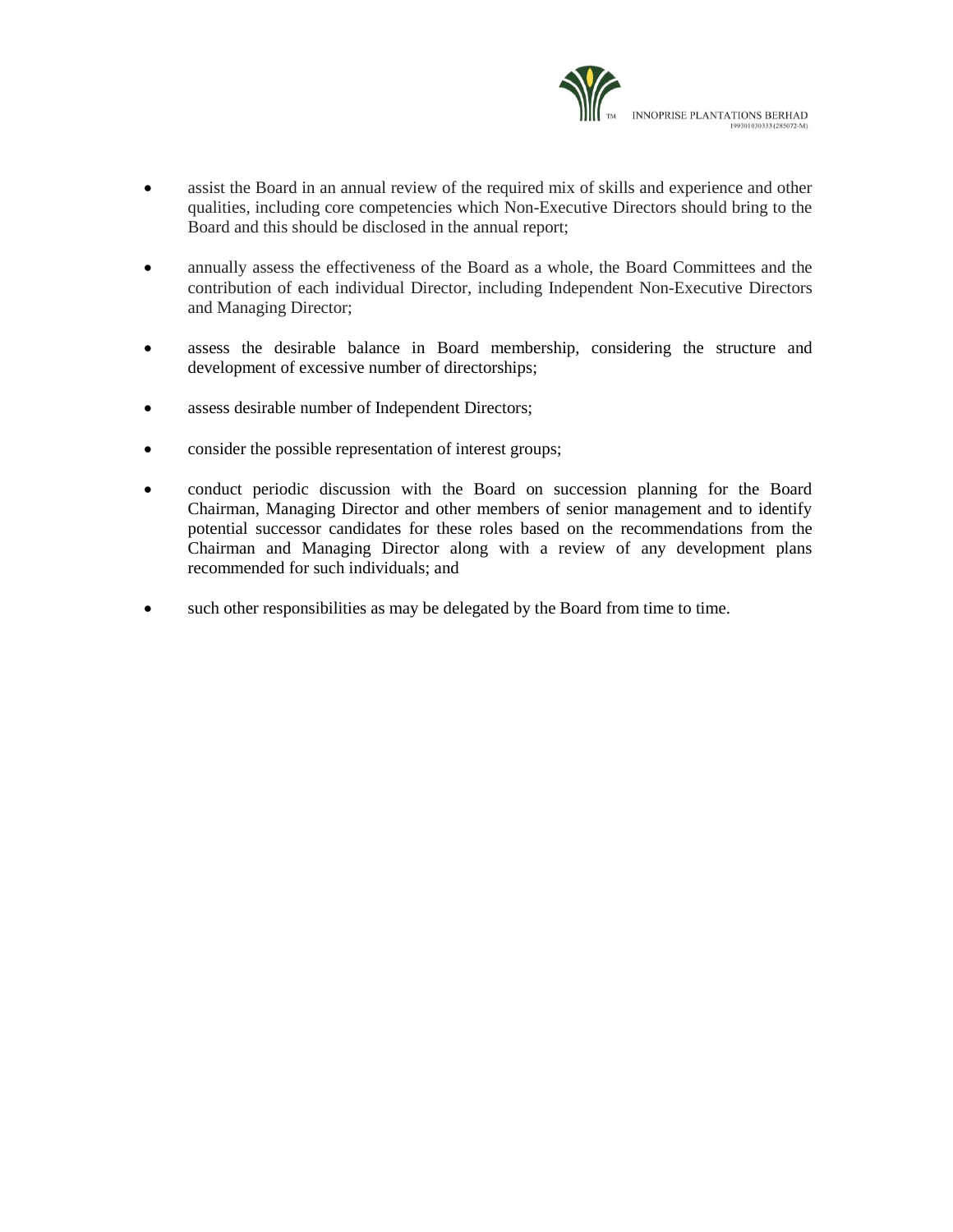

## **APPENDIX C**

# **Remuneration Committee**

## **Terms of Reference**

The objective of the Remuneration Committee is to assist the Board in fulfilling its corporate governance responsibilities relating to the Director's remuneration policies and procedures and to ensure that all Executive Directors (including the Managing Director), and senior management at director level are fairly rewarded for their individual contributions to the Company's overall performance. Such remuneration package offered must also commensurate with the level of executive responsibilities delegated.

The Remuneration Committee is also responsible for ensuring that the compensation and other benefits encourage Executive Directors to act in ways that enhance the Company's long-term profitability and value.

#### 1. **Composition**

Members of the Committee, including the Chairman, shall be appointed by the Board, based on the recommendation of the Nomination Committee. Composition of the Committee may be reshuffled by the Board, on the recommendation of the Nomination Committee, as and when required. The Committee shall made up of at least three (3) members, majority of whom shall be Non-Executive Directors.

#### 2. **Duties**

- to assist the Board in determining a framework or broad policy for the remuneration of the Executive Directors and senior management staff at director level;
- the Board as a whole determines the remuneration package of Non-Executive Directors, including Non-Executive Chairman, taking into consideration of fee levels and trends for similar positions in the market, time commitment required from the Director as well as any additional responsibilities undertaken by such Director. The Non-Executive Directors should abstain from discussing their own remuneration;
- to review and recommend to the Board the remuneration of the Executive Directors and senior management staff at director level in all its forms, drawing from outside advice as necessary. The Executive Directors play no part in deciding their own remuneration and the Directors concerned shall abstain from all discussion pertaining to their remuneration;
- to review and recommend annual salary increments and bonuses of Executive Directors and senior management staff at director level;
- to review and recommend to the Board on all aspects of any share option schemes and other incentive schemes (if any) to be established by the Company, including but not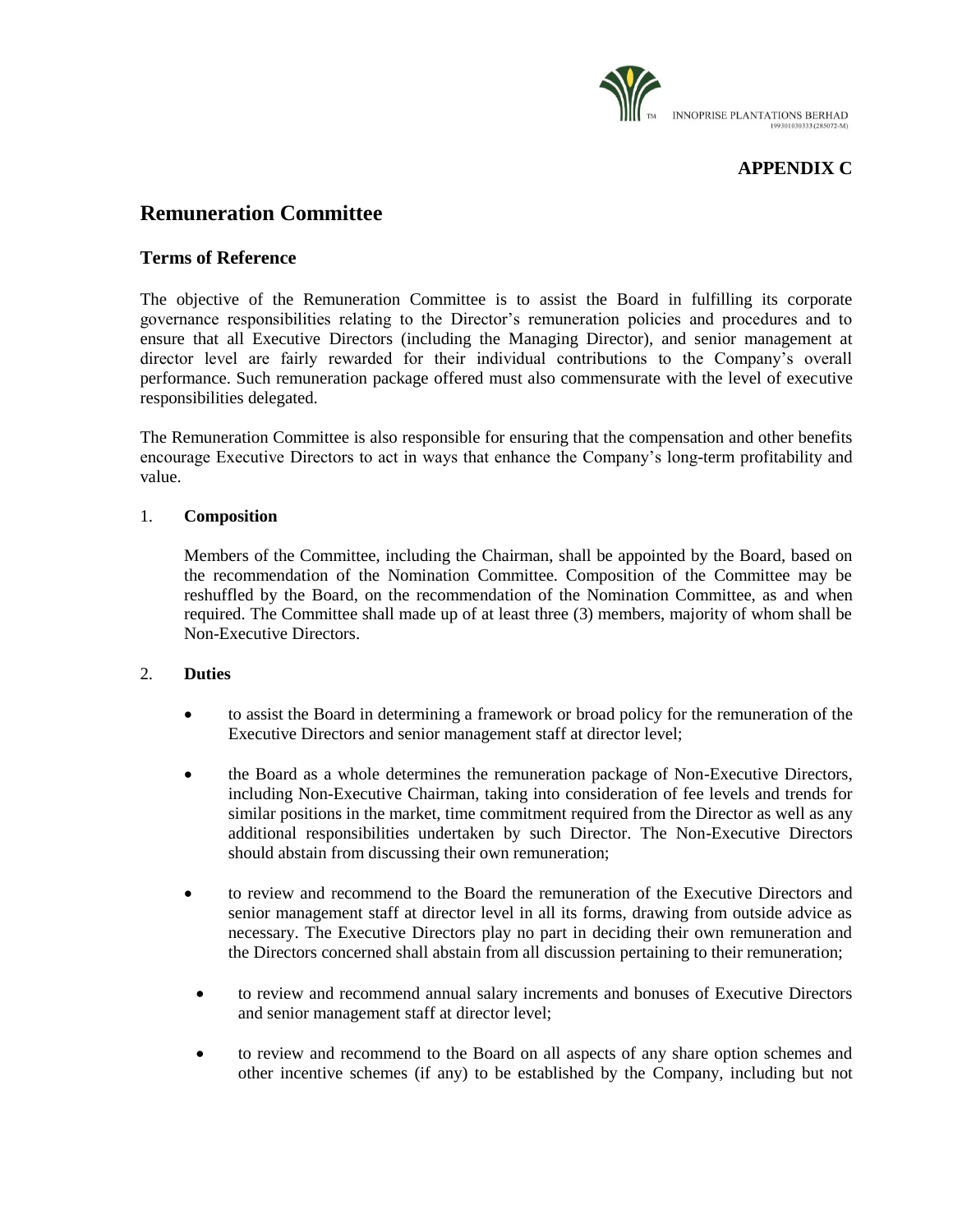

limited to (subject always to the rules of those schemes and any applicable legal and Listing Requirements):

- i) the selection of those eligible Directors of the Company and its subsidiary companies and senior management at director level to whom options should be granted;
- ii) the numbers of shares over which options are to be granted; and
- iii) the imposition of any objective condition which must be complied with before any option may be exercised.
- to consider other benefits or changes in those benefits granted to the Directors and senior management at director level and report any conclusions to the Board.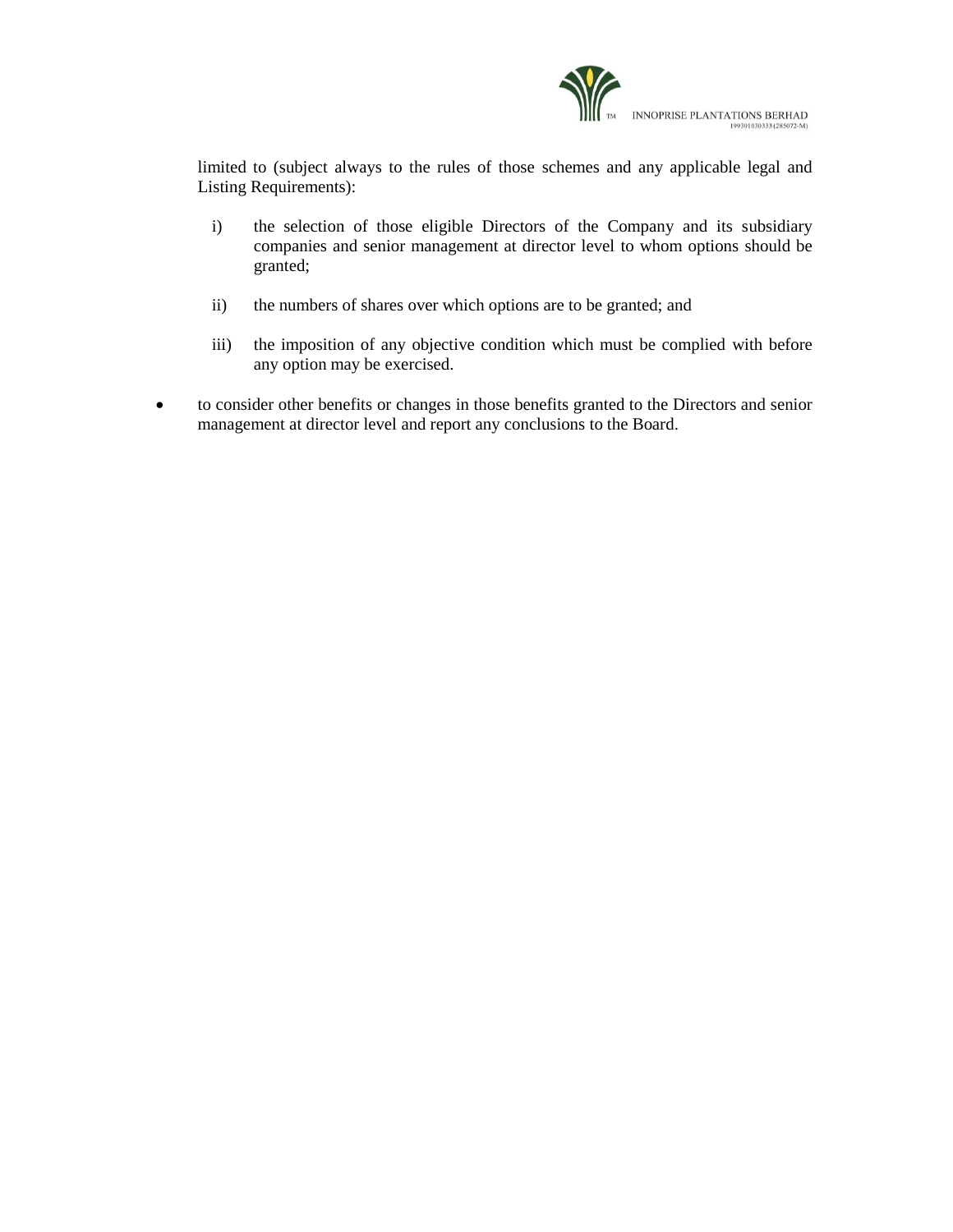

# **APPENDIX D**

## **SURUHANJAYA SYARIKAT MALAYSIA Code of Ethics for Company Directors**

## **A. INTRODUCTION**

Malaysia is increasingly dependent on the private sector for sustainable growth in commercial and business activities as well as for overall economic growth, especially with the positive economic developments and the privatisation of national operations such as the postal service, telecommunications, power generation and sewerage system providing disclosure of company reports and accounts for in-depth review.

The business environment and laws will continue to become more complex and this has imposed a greater demand for reasonable competence amongst company directors. It is important to establish a standard of competence for corporate accountability which includes standards of professionalism and trustworthiness in order to uphold good corporate integrity.

The experience within the country has exposed a critical need for the formulation of corporate accountability standards in order to establish an ethical corporate environment.

#### **B. PRINCIPLE**

The principle of this code is based on principles in relation to sincerity, integrity, responsibility and corporate social responsibility.

## **C. PURPOSE**

This Code of Ethics is formulated to enhance the standard of corporate governance and corporate behaviour with the intention of achieving the following aims:

- 1. To establish a standard of ethical behaviour for directors based on trustworthiness and values that can be accepted, are held or upheld by any one person.
- 2. To uphold the spirit of responsibility and social responsibility in line with the legislation, regulations and guidelines for administrating a company.

## **D. DEFINITION**

In the context of this code, a company director means any person who holds the position of director in a corporation irrespective of any designation used, including anyone who follows the directives and advice of a corporate director and who usually takes action, as well as an inturn or substitute director. A director also includes both executive and non-executive directors as well as executive and non-executive chairpersons.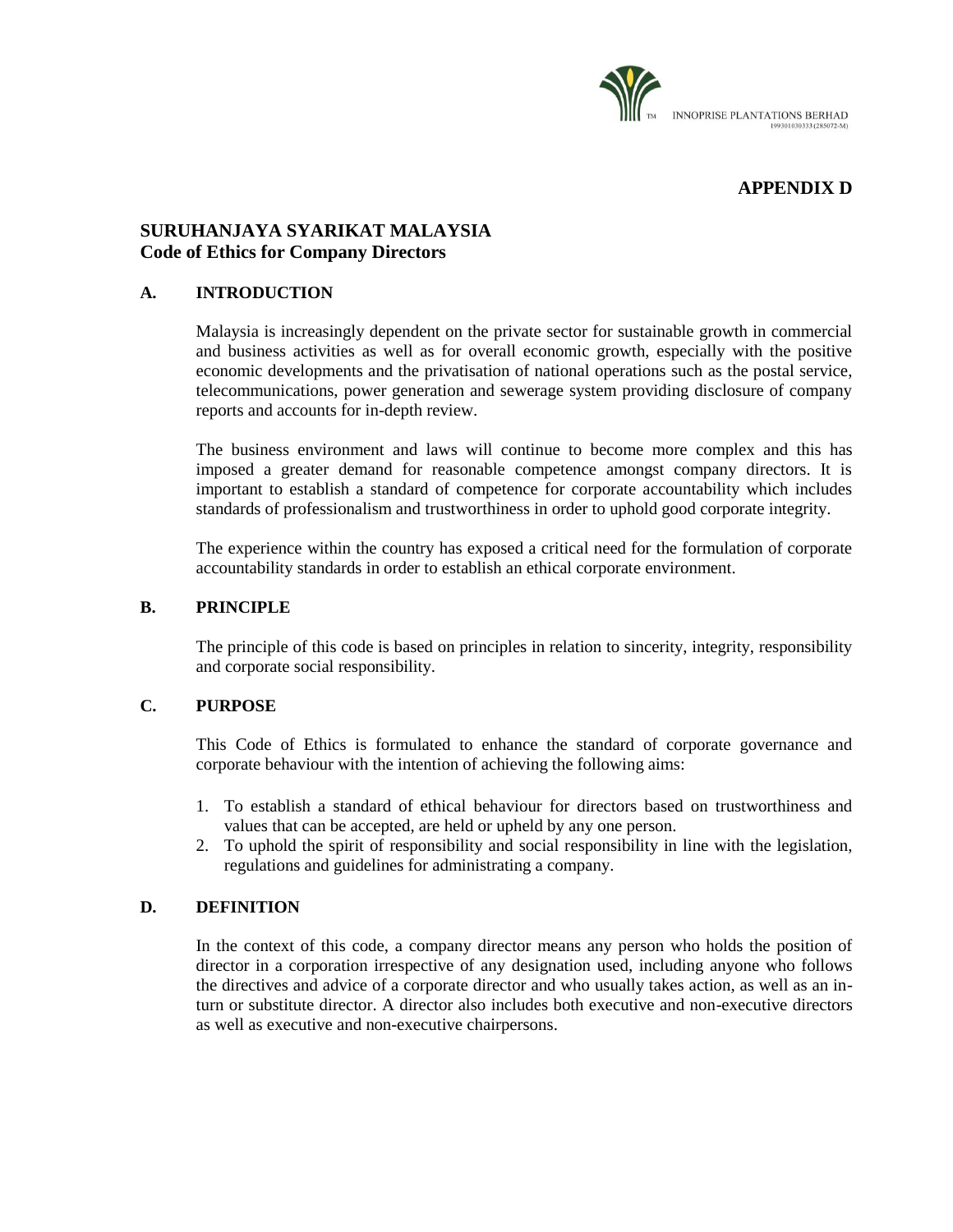

## **E. CODE OF ETHICS**

In the performance of his duties, a director should at all times observe the following codes:

### 1. **Corporate Governance**

Should have a clear understanding of the aims and purpose, capabilities and capacity of the company;

- 1. Should devote time and effort to attend meetings and to know what is required of the board and each of its directors, and to discharge those functions;
- 2. Should ensure at all times that the company is properly managed and effectively controlled;
- 3. Should stay abreast of the affairs of the company and be kept informed of the company's compliance with the relevant legislation and contractual requirements;
- 4. Should insist on being kept informed on all matters of importance to the company in order to be effective in corporate management;
- 5. Should limit his directorship of companies to a number in which he can best devote his time and effectiveness; each director is his own judge of his abilities and how best to manage his time effectively in the company in which he holds directorship;
- 6. Should have access to the advice and services of the company secretary, who is responsible to the board to ensure proper procedures, rules and regulations are complied with;
- 7. Should at all times exercise his powers for the purposes they were conferred, for the benefit and prosperity of the company;
- 8. Should disclose immediately all contractual interests whether directly or indirectly with the company;
- 9. Should neither divert to his own advantage any business opportunity that the company is pursuing, nor may he use confidential information obtained by reason of his office for his own advantage or that of others;
- 10. Should at all times act with utmost good faith towards the company in any transaction and to act honestly and responsibly in the exercise of his powers in discharging his duties; and
- 11. Should be willing to exercise independent judgment and, if necessary, openly oppose if the vital interest of the company is at stake.

## 2. **Relationship with Shareholders, Employees, Creditors and Customers**

- 1. Should be conscious of the interest of shareholders, employees, creditors and customers of the company;
- 2. Should at all times promote professionalism and improve the competency of management and employees; and
- 3. Should ensure adequate safety measures and provide proper protection to workers and employees at the workplace.